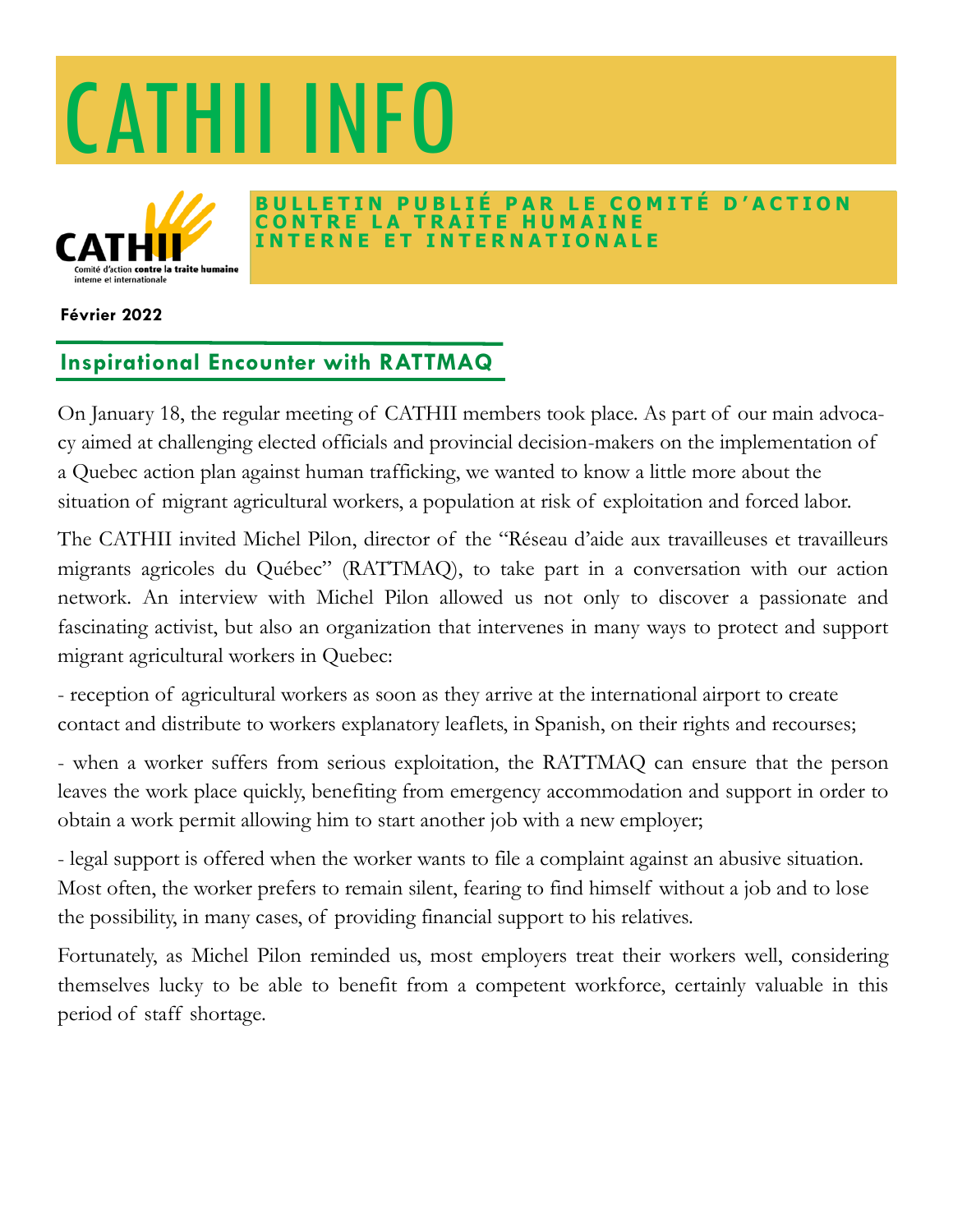# **Inspirational Encounter with RATTMAQ (continued)**

For the Migrant Agricultural Workers Assistance Network of Quebec, the most effective measure to put an end to situations of exploitation suffered by some agricultural workers would be the abolition of the closed work permit and its replacement by an open work permit. The closed permit being nominal, therefore limited to a single employer, the worker does not have the freedom to leave the job in the event of abuse or mistreatment.



The members of CATHII were impressed by all the work done by RATTMAQ to ensure the protection and defense of migrant agricultural workers. CATHII considers, like several organizations, that a closed work permit places the employer in a position of strength and the migrant worker in a situation of greater vulnerability. An open work permit granted to temporary migrant workers could prove to be an effective measure for the protection of their fundamental rights.

To learn more about the rights of migrant agricultural workers, you can watch the video clips produced by RATTMAQ on the rights of migrant agricultural workers, by visiting: [https://](https://www.facebook.com/search/top?q=rattmaq) [www.facebook.com/search/top?q=rattmaq](https://www.facebook.com/search/top?q=rattmaq) (post tab)

France Laforge, organizer

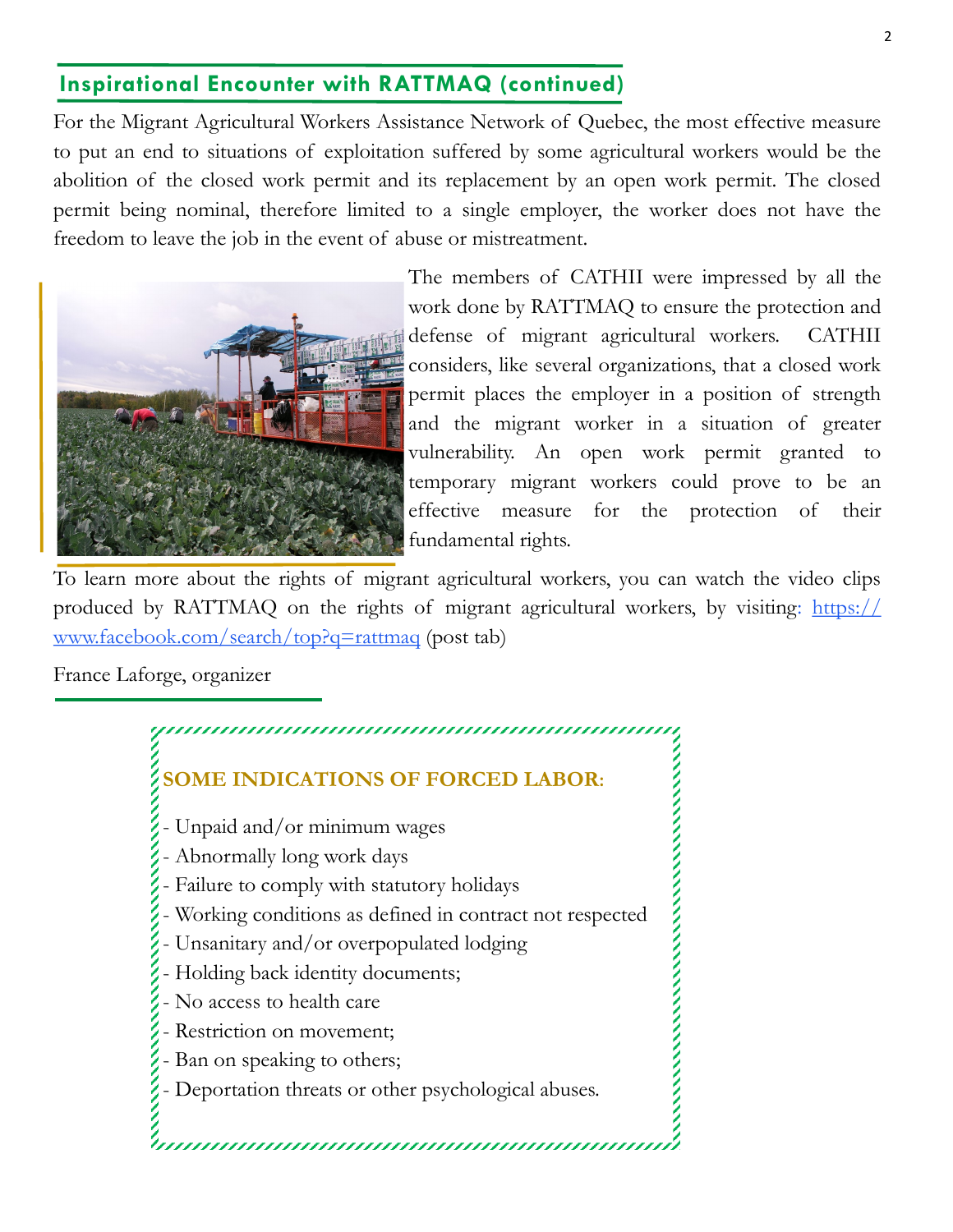## **It's off to a Good Start!**

The CATHII-University project at the UN, which aims to train students on the issues of human trafficking, is continuing for a second year. The promotion made it possible to reach more than twenty students from three different universities, namely the Université de Montréal, the Université de Laval and McGill University, and from very varied field of learning: psychology, criminology, public affairs and international relations, social work and political science.

This year again, it is a question of transmitting to students the learning and knowledge of CA-THII, both internationally and locally. Through the training sessions that began on January 27, the formators discussed and exchanged with the students on the structures and systemic effects of trafficking, as well as on the actions and allies of CATHII. This passing on of knowledge is designed to prepare the cohort to participate in the workshops on human trafficking offered by the United Nations Commission on the Status of Women (CSW) which will take place from March 14 to 25, 2022.

More training sessions are planned in the coming weeks. Stay tuned for the next CATHII-Info for the continuation of the project

Kavitha Culasingam Project Manager

## **Insights from Survivors of Human Trafficking in Latin America**





The participation of the intercongregational members of CATHII in a webinar in Spanish against human trafficking, last December 2, was lived as a great experience of interculturality. This event, offering Spanish-French interpretation, allowed 13 French-speaking participants from Quebec to get in touch with the reality of trafficking in Latin America.

During this webinar, three " survivors " from Mexico, Colombia and Argentina testified they experienced going through hell, either in sexual exploitation or in forced labor. They acknowledged with gratitude the help received from a religious congregation and support groups, precious resources that paved their way to taking charge of their own lives.

So, after going back to school, each of these courageous women now holds the position of president or facilitator of a group of survivors of human trafficking in their respective countries. This webinar also confirmed the importance of maintaining a relationship of equals with survivors by welcoming them as workers, and not as victims. This event gave us momentum and fueled our solidarity among the 15 countries of the three Americas. On behalf of CATHII, Thank you! ¡Gracias! Long live the performers!

Lise Gagnon, delegate for CATHII at Talitha Kum, Western Hemisphere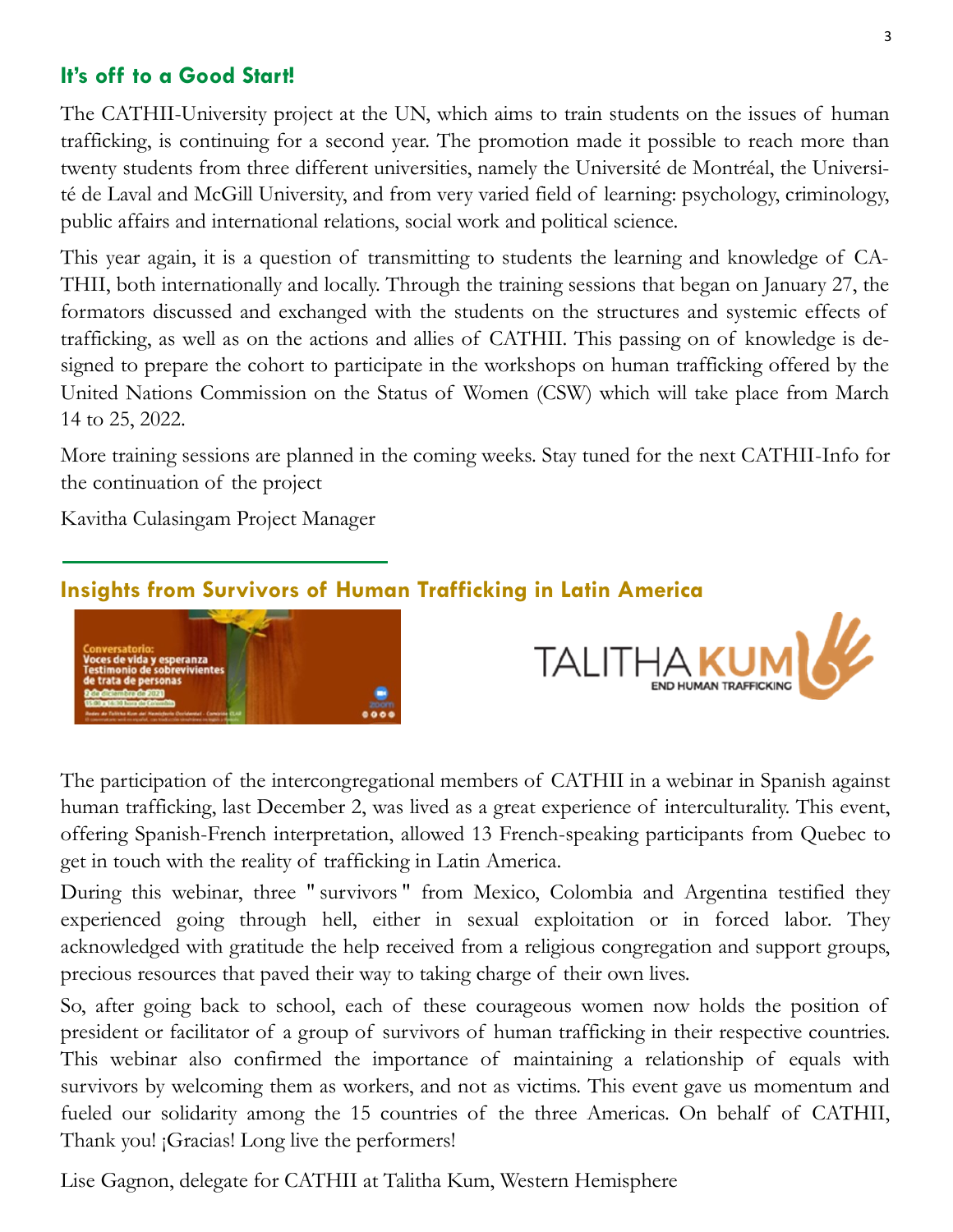### **Research on Empowerment of Women Survivors is ongoing**



Over the past few months, CATHII members have been kept informed of advances in research on the empowerment of survivors of trafficking. Remember that this research aims to document the best practices of the community sector, and therefore of civil society organizations intervening in this perspective so that survivors can regain power over their lives and their future. Often, the media covers the release of victims of sexual exploitation and/or forced labor but do we know, from the mouth of those who receive services, what types of intervention allow them to regain control of their lives?

During the last regular meetings of the CATHII, the delegated members were able to hear testimonies from survivors on post-trafficking and their journey.

For more than a year, Renaude Grégoire has gone through more than 200 different articles and reports to take stock of the state of the literature on empowerment. In order to seek out the best post trafficking interventions, including those promoting empowerment, a questionnaire was developed and submitted for discussion to the research supervision committee and other CATHII allies. It has been translated into English, Spanish and Portuguese. The list of organizations from various countries likely to want to participate in the research having been drawn up, the coming months promise to be rich in discoveries of initiatives, programs and actions supporting the journey of those who have been able to stand up!

Renaude Grégoire, lead researcher and member of CATHII